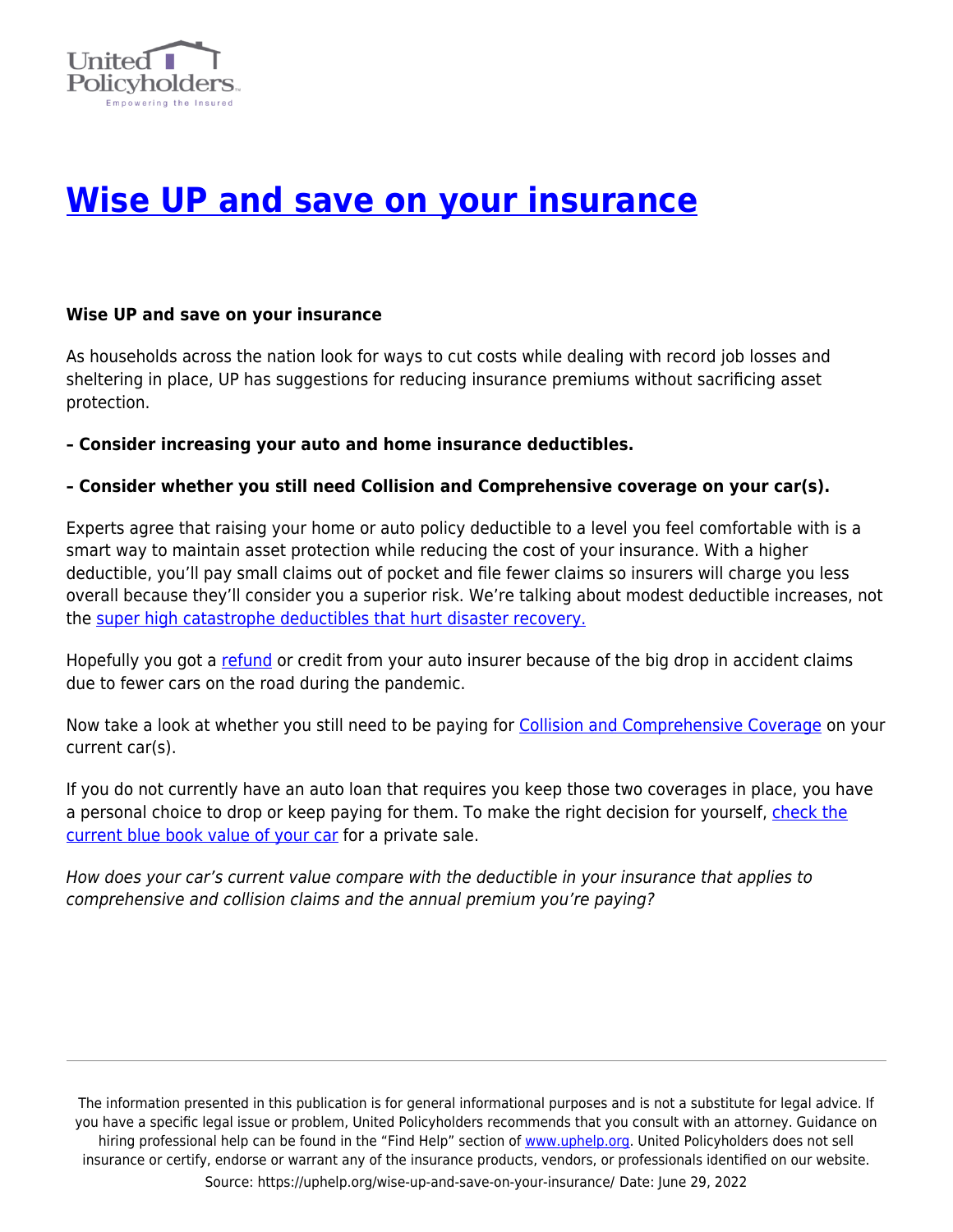

*For example:* if the blue book value of your car is \$2000, you carry a \$1000 deductible for comprehensive and collision, and your total annual cost for comprehensive and collision is \$900, there is little benefit to paying for this coverage. It may be better to keep the money in your pocket just in case you need it for an unexpected fender bender.

ON THE OTHER HAND…What is your financial plan to replace or repair your car if you drop comprehensive or collision?

**Shop around.** Now is a good time to see if you can get a better deal on your auto insurance. [Some](https://consumerfed.org/press_release/state-farms-11-rate-cut-highlights-urgent-need-for-action-by-state-insurance-commissioners/) [insurers are already promising rate reductions.](https://consumerfed.org/press_release/state-farms-11-rate-cut-highlights-urgent-need-for-action-by-state-insurance-commissioners/)

Try the [Val Choice Insurance Calculator](https://consumerfed.org/press_release/state-farms-11-rate-cut-highlights-urgent-need-for-action-by-state-insurance-commissioners/). Don't forget to compare car insurance policies "apples to apples" so you're comparing the same amounts and quality of coverage, not just the price/premiums.

Driving only for pleasure now? You may also be able to save money by notifying your insurance company that you are no longer commuting – only using your car for pleasure. And while a road trip may not be in our near future, start your car every week or so to make sure your battery stays charged.

The UP Team is continuing to work from home to give you the straight scoop on insurance while helping [small businesses affected by COVID](https://uphelp.org/recovery/covid-loss-recovery-initiative/) and providing our [Roadmap to Recovery services](https://uphelp.org/recovery/disaster-recovery-help/) to disaster survivors in need. Thanks to all who are adhering to social distancing and shelter in place orders along with our team.

The information presented in this publication is for general informational purposes and is not a substitute for legal advice. If you have a specific legal issue or problem, United Policyholders recommends that you consult with an attorney. Guidance on hiring professional help can be found in the "Find Help" section of [www.uphelp.org.](http://www.uphelp.org/) United Policyholders does not sell insurance or certify, endorse or warrant any of the insurance products, vendors, or professionals identified on our website. Source: https://uphelp.org/wise-up-and-save-on-your-insurance/ Date: June 29, 2022